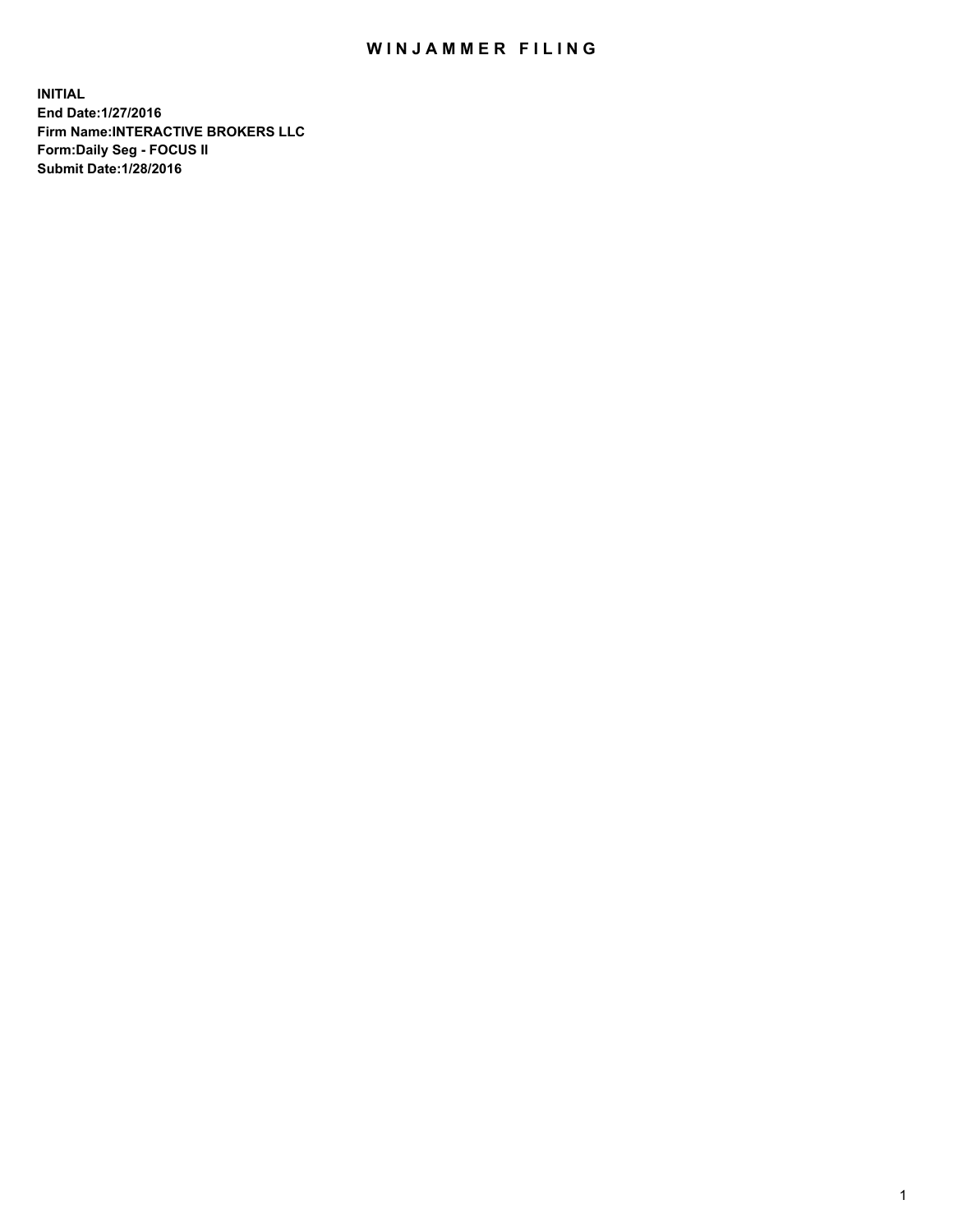## **INITIAL End Date:1/27/2016 Firm Name:INTERACTIVE BROKERS LLC Form:Daily Seg - FOCUS II Submit Date:1/28/2016 Daily Segregation - Cover Page**

| Name of Company<br><b>Contact Name</b><br><b>Contact Phone Number</b><br><b>Contact Email Address</b>                                                                                                                                                                                                                         | <b>INTERACTIVE BROKERS LLC</b><br><b>Alex Parker</b><br>203-618-7738<br>aparker@interactivebrokers.com |
|-------------------------------------------------------------------------------------------------------------------------------------------------------------------------------------------------------------------------------------------------------------------------------------------------------------------------------|--------------------------------------------------------------------------------------------------------|
| FCM's Customer Segregated Funds Residual Interest Target (choose one):<br>a. Minimum dollar amount: ; or<br>b. Minimum percentage of customer segregated funds required:% ; or<br>c. Dollar amount range between: and; or<br>d. Percentage range of customer segregated funds required between:% and%.                        | <u>0</u><br>155,000,000 245,000,000<br>0 <sub>0</sub>                                                  |
| FCM's Customer Secured Amount Funds Residual Interest Target (choose one):<br>a. Minimum dollar amount: ; or<br>b. Minimum percentage of customer secured funds required:%; or<br>c. Dollar amount range between: and; or<br>d. Percentage range of customer secured funds required between: % and %.                         | <u>0</u><br>80,000,000 120,000,000<br><u>00</u>                                                        |
| FCM's Cleared Swaps Customer Collateral Residual Interest Target (choose one):<br>a. Minimum dollar amount: ; or<br>b. Minimum percentage of cleared swaps customer collateral required:%; or<br>c. Dollar amount range between: and; or<br>d. Percentage range of cleared swaps customer collateral required between:% and%. | <u>0</u><br>0 <sub>0</sub><br>0 <sub>0</sub>                                                           |

Attach supporting documents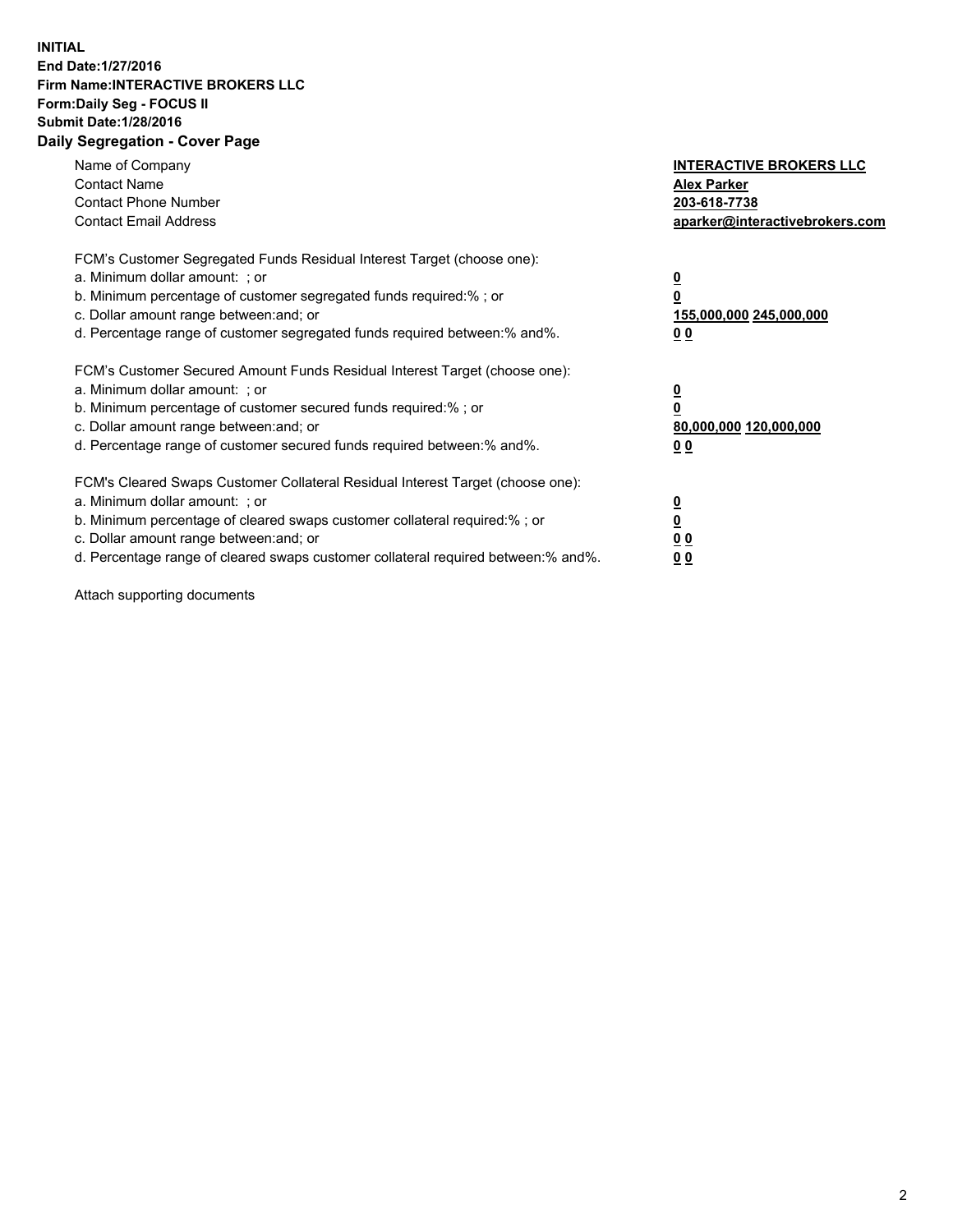## **INITIAL End Date:1/27/2016 Firm Name:INTERACTIVE BROKERS LLC Form:Daily Seg - FOCUS II Submit Date:1/28/2016 Daily Segregation - Secured Amounts**

|                | Dany Ocgregation - Oceanea Amounts                                                          |                                   |
|----------------|---------------------------------------------------------------------------------------------|-----------------------------------|
|                | Foreign Futures and Foreign Options Secured Amounts                                         |                                   |
|                | Amount required to be set aside pursuant to law, rule or regulation of a foreign            | $0$ [7305]                        |
|                | government or a rule of a self-regulatory organization authorized thereunder                |                                   |
| 1.             | Net ledger balance - Foreign Futures and Foreign Option Trading - All Customers             |                                   |
|                | A. Cash                                                                                     | 334,676,501 [7315]                |
|                | B. Securities (at market)                                                                   | $0$ [7317]                        |
| 2.             |                                                                                             |                                   |
|                | Net unrealized profit (loss) in open futures contracts traded on a foreign board of trade   | $-9,442,059$ [7325]               |
| 3.             | Exchange traded options                                                                     |                                   |
|                | a. Market value of open option contracts purchased on a foreign board of trade              | 62,484 [7335]                     |
|                | b. Market value of open contracts granted (sold) on a foreign board of trade                | $-155,815$ [7337]                 |
| 4.             | Net equity (deficit) (add lines 1.2. and 3.)                                                | 325,141,111 [7345]                |
| 5.             | Account liquidating to a deficit and account with a debit balances - gross amount           | 191,905 [7351]                    |
|                | Less: amount offset by customer owned securities                                            | 0 [7352] 191,905 [7354]           |
| 6.             | Amount required to be set aside as the secured amount - Net Liquidating Equity              | 325,333,016 [7355]                |
|                | Method (add lines 4 and 5)                                                                  |                                   |
| 7.             | Greater of amount required to be set aside pursuant to foreign jurisdiction (above) or line | 325,333,016 [7360]                |
|                | 6.                                                                                          |                                   |
|                | FUNDS DEPOSITED IN SEPARATE REGULATION 30.7 ACCOUNTS                                        |                                   |
| $\mathbf{1}$ . | Cash in banks                                                                               |                                   |
|                | A. Banks located in the United States                                                       | <b>500,149</b> [7500]             |
|                | B. Other banks qualified under Regulation 30.7                                              | 0 [7520] 500,149 [7530]           |
| 2.             | <b>Securities</b>                                                                           |                                   |
|                |                                                                                             |                                   |
|                | A. In safekeeping with banks located in the United States                                   | 362,938,220 [7540]                |
|                | B. In safekeeping with other banks qualified under Regulation 30.7                          | 0 [7560] 362,938,220 [7570]       |
| 3.             | Equities with registered futures commission merchants                                       |                                   |
|                | A. Cash                                                                                     | $0$ [7580]                        |
|                | <b>B.</b> Securities                                                                        | $0$ [7590]                        |
|                | C. Unrealized gain (loss) on open futures contracts                                         | $0$ [7600]                        |
|                | D. Value of long option contracts                                                           | $0$ [7610]                        |
|                | E. Value of short option contracts                                                          | 0 [7615] 0 [7620]                 |
| 4.             | Amounts held by clearing organizations of foreign boards of trade                           |                                   |
|                | A. Cash                                                                                     | $0$ [7640]                        |
|                | <b>B.</b> Securities                                                                        | $0$ [7650]                        |
|                | C. Amount due to (from) clearing organization - daily variation                             | $0$ [7660]                        |
|                | D. Value of long option contracts                                                           | $0$ [7670]                        |
|                | E. Value of short option contracts                                                          | 0 [7675] 0 [7680]                 |
| 5.             | Amounts held by members of foreign boards of trade                                          |                                   |
|                | A. Cash                                                                                     | 92,374,101 [7700]                 |
|                | <b>B.</b> Securities                                                                        | $0$ [7710]                        |
|                | C. Unrealized gain (loss) on open futures contracts                                         | -2,364,042 [7720]                 |
|                | D. Value of long option contracts                                                           | 62,482 [7730]                     |
|                | E. Value of short option contracts                                                          |                                   |
|                |                                                                                             | -155,807 [7735] 89,916,734 [7740] |
| 6.             | Amounts with other depositories designated by a foreign board of trade                      | $0$ [7760]                        |
| 7.             | Segregated funds on hand                                                                    | $0$ [7765]                        |
| 8.             | Total funds in separate section 30.7 accounts                                               | 453,355,103 [7770]                |
| 9.             | Excess (deficiency) Set Aside for Secured Amount (subtract line 7 Secured Statement         | 128,022,087 [7380]                |
|                | Page 1 from Line 8)                                                                         |                                   |
| 10.            | Management Target Amount for Excess funds in separate section 30.7 accounts                 | 80,000,000 [7780]                 |
| 11.            | Excess (deficiency) funds in separate 30.7 accounts over (under) Management Target          | 48,022,087 [7785]                 |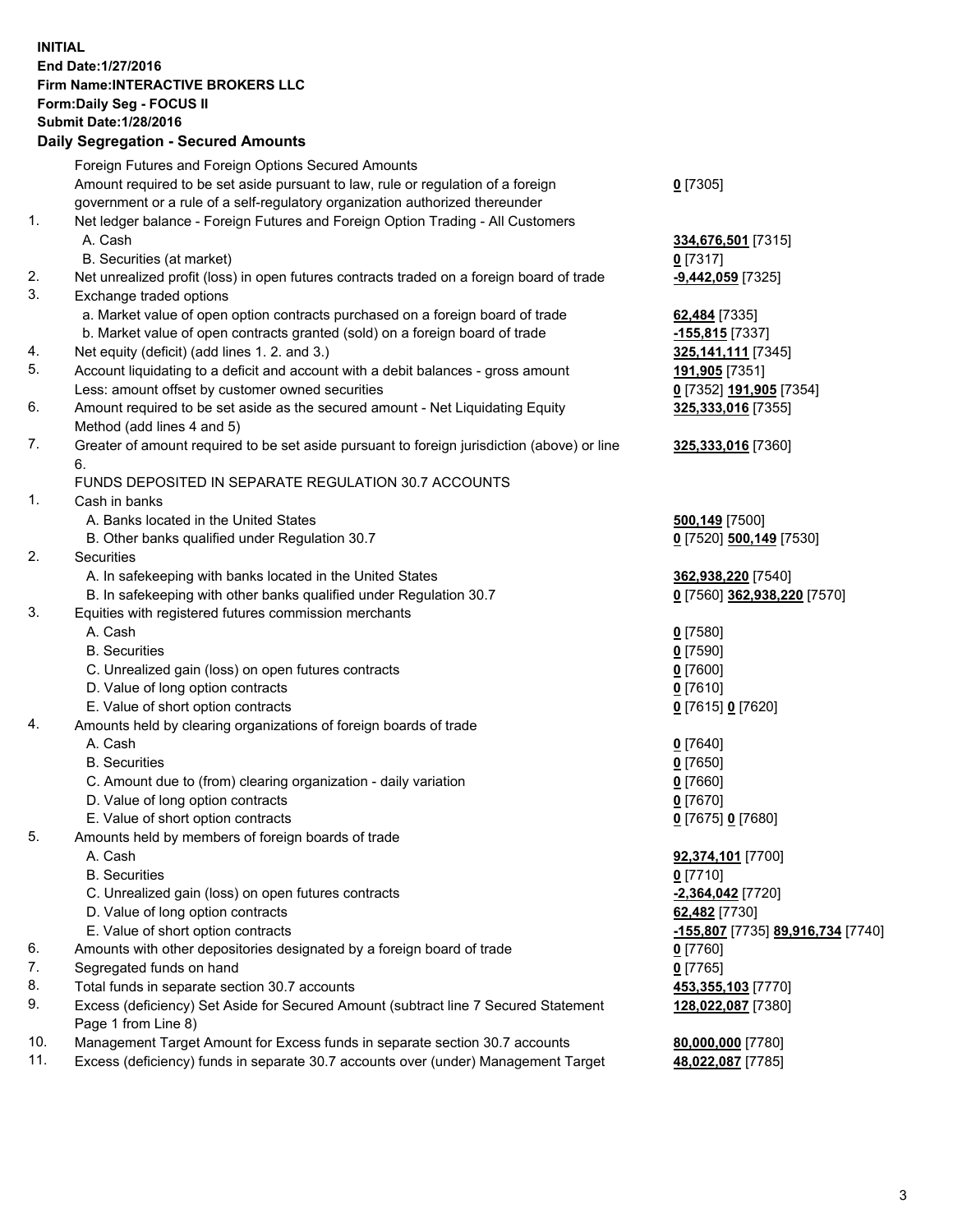**INITIAL End Date:1/27/2016 Firm Name:INTERACTIVE BROKERS LLC Form:Daily Seg - FOCUS II Submit Date:1/28/2016 Daily Segregation - Segregation Statement** SEGREGATION REQUIREMENTS(Section 4d(2) of the CEAct) 1. Net ledger balance A. Cash **2,642,182,868** [7010] B. Securities (at market) **0** [7020] 2. Net unrealized profit (loss) in open futures contracts traded on a contract market **89,764,486** [7030] 3. Exchange traded options A. Add market value of open option contracts purchased on a contract market **98,851,063** [7032] B. Deduct market value of open option contracts granted (sold) on a contract market **-203,302,896** [7033] 4. Net equity (deficit) (add lines 1, 2 and 3) **2,627,495,521** [7040] 5. Accounts liquidating to a deficit and accounts with debit balances - gross amount **200,380** [7045] Less: amount offset by customer securities **0** [7047] **200,380** [7050] 6. Amount required to be segregated (add lines 4 and 5) **2,627,695,901** [7060] FUNDS IN SEGREGATED ACCOUNTS 7. Deposited in segregated funds bank accounts A. Cash **228,096,005** [7070] B. Securities representing investments of customers' funds (at market) **1,604,528,743** [7080] C. Securities held for particular customers or option customers in lieu of cash (at market) **0** [7090] 8. Margins on deposit with derivatives clearing organizations of contract markets A. Cash **70,559,709** [7100] B. Securities representing investments of customers' funds (at market) **1,006,518,149** [7110] C. Securities held for particular customers or option customers in lieu of cash (at market) **0** [7120] 9. Net settlement from (to) derivatives clearing organizations of contract markets **34,793,847** [7130] 10. Exchange traded options A. Value of open long option contracts **98,844,847** [7132] B. Value of open short option contracts **-203,296,703** [7133] 11. Net equities with other FCMs A. Net liquidating equity **0** [7140] B. Securities representing investments of customers' funds (at market) **0** [7160] C. Securities held for particular customers or option customers in lieu of cash (at market) **0** [7170] 12. Segregated funds on hand **0** [7150] 13. Total amount in segregation (add lines 7 through 12) **2,840,044,597** [7180] 14. Excess (deficiency) funds in segregation (subtract line 6 from line 13) **212,348,696** [7190] 15. Management Target Amount for Excess funds in segregation **155,000,000** [7194]

16. Excess (deficiency) funds in segregation over (under) Management Target Amount Excess

**57,348,696** [7198]